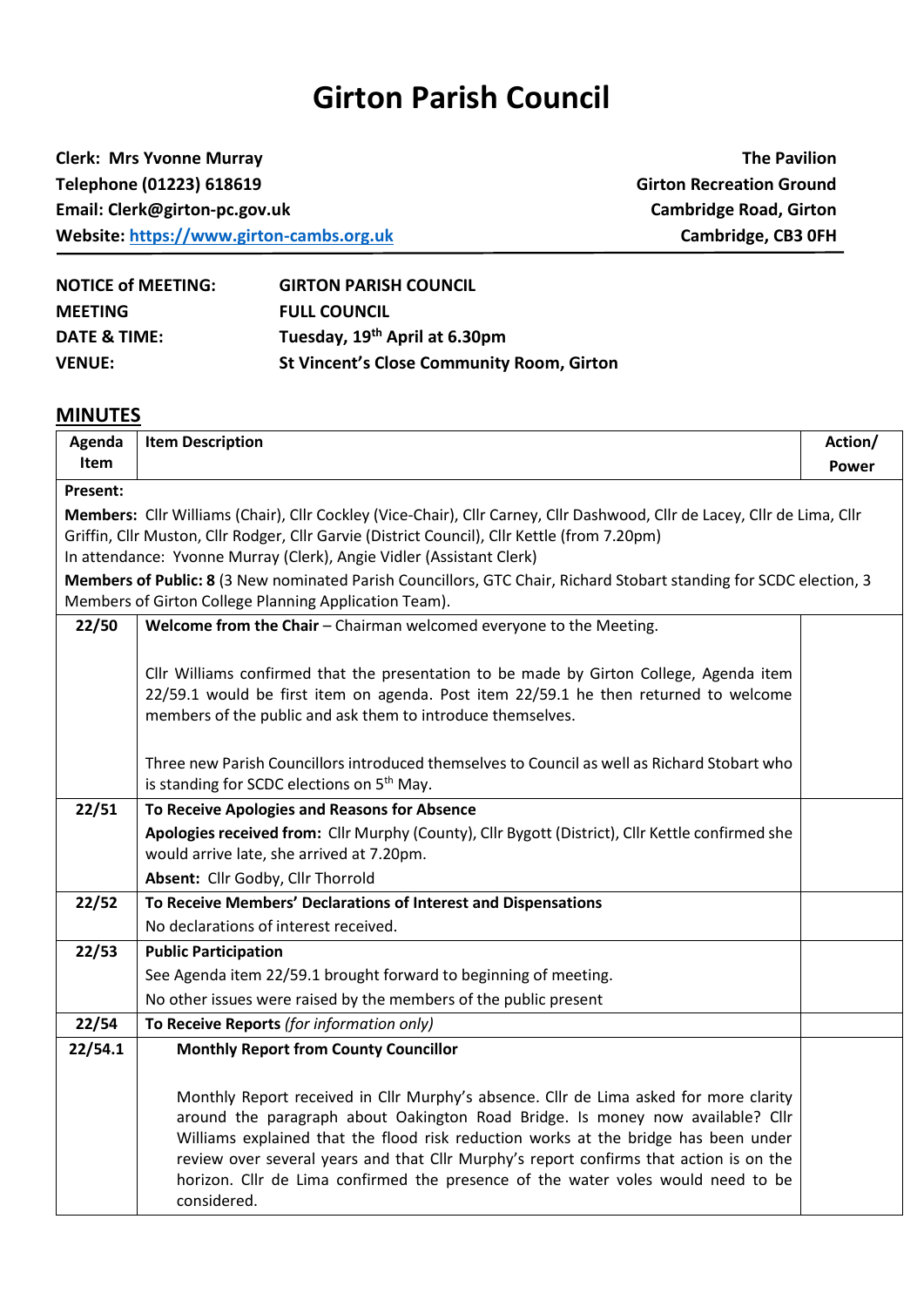| Agenda      | <b>Item Description</b>                                                                                                                                                                                                                                                                           | Action/ |
|-------------|---------------------------------------------------------------------------------------------------------------------------------------------------------------------------------------------------------------------------------------------------------------------------------------------------|---------|
| <b>Item</b> |                                                                                                                                                                                                                                                                                                   | Power   |
|             | Extract from Cllr Murphy's report: Oakington Road Bridge & invert - it has been<br>confirmed that the budget for this work is in the capital highways maintenance budget<br>for 2023/24 and officers have started the process of analysis and engagement with<br>other agencies to plan the work. |         |
|             | Cllr Williams confirmed any further questions should be addressed to Cllr Murphy by<br>email.                                                                                                                                                                                                     |         |
| 22/54.2     | <b>Monthly Reports from District Councillors</b>                                                                                                                                                                                                                                                  |         |
|             | Cllr Garvie highlighted the following points from her report:                                                                                                                                                                                                                                     |         |
|             | COVID - There are new business grants for small/medium sized businesses. Cllr<br>$\bullet$<br>Garvie had informed businesses in Wellbrook way. Bin collections were<br>continuing but there remained problems with staffing due to COVID.                                                         |         |
|             | Council Tax Rebate Scheme - Watch out for known scams.<br>٠                                                                                                                                                                                                                                       |         |
|             | Ukraine - Wonderful that so much money raised was raised through the tea party<br>$\bullet$<br>held in Cotton Hall. There are grants that are being communicated to relevant<br>parties.                                                                                                          |         |
|             | Cllr Carney asked if Cllr Garvie had been in contact with businesses on Camboro<br>$\bullet$<br>business park and the shops in Thornton Road. Cllr Garvie confirmed she would<br>do so.                                                                                                           |         |
|             | Cllr Cockley asked if Business Grants could be included in Girton Parish News so<br>$\bullet$<br>that businesses being run e.g., from home could be made aware. Cllr Williams<br>confirmed with Cllr Garvie that this was included in her report submitted to GPN.                                |         |
|             | Cllr Williams had been copied in on correspondence from Cllr Garvie concerning<br>$\bullet$<br>pedestrian and cycle access to Darwin Green. He highlighted a leaflet on the<br>development that had been put through every door in Girton in January this year<br>which shows these connections.  |         |
|             | Discussion tool place around access to the proposed Country Park through<br>$\bullet$<br>Wellbrook Way and Thornton Way. Cllr de Lima had been to the Darwin Green<br>consultation event and the ownership of land needs to be resolved to allow<br>Thornton Way access.                          |         |
| 22/54.3     | <b>Girton Town Charity (GTC)</b>                                                                                                                                                                                                                                                                  |         |
|             | Ann Bonnett (GTC Chair) confirmed she had provided an outline report and would be<br>happy to take questions.                                                                                                                                                                                     |         |
|             | Cllr Carney was interested in fee review for William Collyns Community Centre (WCCC).<br>He asked if GTC was intending to talk with other local organisations offering similar<br>facilities to consider aligning/co-ordinating fees so there were not massive disparities.                       |         |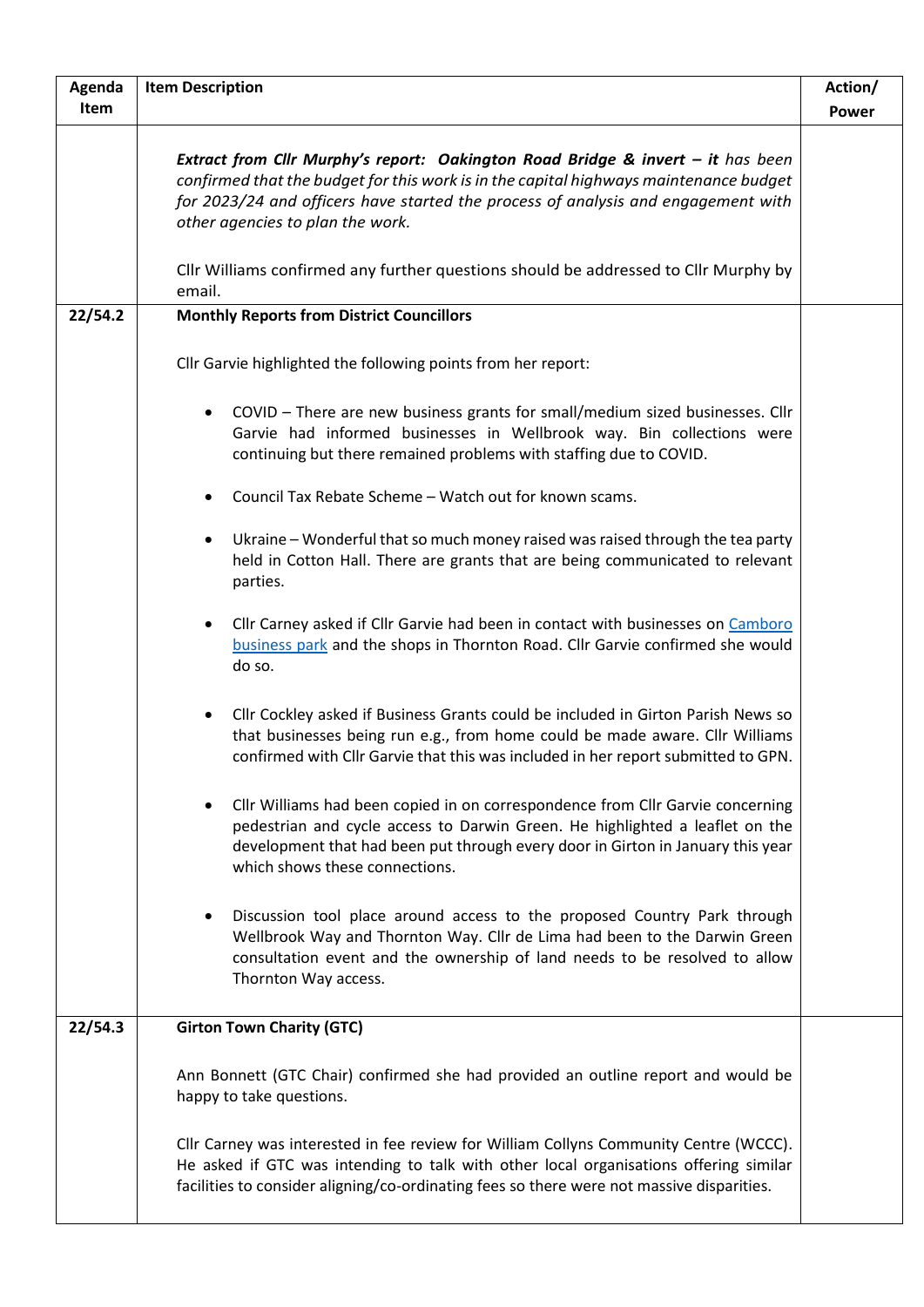| Agenda  | <b>Item Description</b>                                                                                                                                                                                                                                                                                                                                                                                                                                                                                                                                                                                                                                                                                  | Action/         |
|---------|----------------------------------------------------------------------------------------------------------------------------------------------------------------------------------------------------------------------------------------------------------------------------------------------------------------------------------------------------------------------------------------------------------------------------------------------------------------------------------------------------------------------------------------------------------------------------------------------------------------------------------------------------------------------------------------------------------|-----------------|
| Item    |                                                                                                                                                                                                                                                                                                                                                                                                                                                                                                                                                                                                                                                                                                          | <b>Power</b>    |
|         | Ann confirmed that GTC are always mindful of other facilities when setting fees. WCCC<br>Fee Review was due to the enormous rise in costs. Everyone was putting fees up. GTC<br>currently subsidised use of WCCC to the tune of approximately £60k per year they would<br>continue to subsidise for village use but would avoid undercutting any competitive village<br>facilities                                                                                                                                                                                                                                                                                                                       |                 |
|         | Ann confirmed she was mindful she owed GPC Clerk a phone call about Bowls Club and<br>would call her tomorrow or Thursday.                                                                                                                                                                                                                                                                                                                                                                                                                                                                                                                                                                               |                 |
| 22/54.4 | Footpath Officer's Report - There were no questions.                                                                                                                                                                                                                                                                                                                                                                                                                                                                                                                                                                                                                                                     |                 |
| 22/54.5 | Water Management Report - There were no questions.                                                                                                                                                                                                                                                                                                                                                                                                                                                                                                                                                                                                                                                       |                 |
|         | The Chairman thanked Cllr Rodger, (who is retiring from the Council in May), for her<br>provision of Water Management reports and asked if she would continue to provide them<br>on an ad hoc basis                                                                                                                                                                                                                                                                                                                                                                                                                                                                                                      |                 |
| 22/54.6 | <b>Clerk's Report</b>                                                                                                                                                                                                                                                                                                                                                                                                                                                                                                                                                                                                                                                                                    |                 |
|         | GPC Clerk confirmed the priority of the Office team continued to be implementation of<br>Process, Policy and improving Systems. She also highlighted the significant support Girton<br>Parish Council continue to receive from their suppliers. GPC Clerk also confirmed that both<br>GPC Asst Clerk and herself were working on the ILCA qualification which leads towards<br>the CILCA qualification to allow GPC to have two qualified Clerks on their staff team.                                                                                                                                                                                                                                    |                 |
|         | Cllr Williams had three questions/comments for GPC Clerk:                                                                                                                                                                                                                                                                                                                                                                                                                                                                                                                                                                                                                                                |                 |
|         | 1. Had the Feedback Form for Staff Reviews been sent to Councillors as he was still<br>to receive it? GPC Clerk confirmed it was still to be sent and she would welcome<br>feedback to understand any blind spots, opportunities for improvement.<br>2. Had the Office team received their Contracts? GPC Clerk confirmed they were<br>underway.<br>3. VAT 26 submission to March 2022 - he asked that not too much time was spent<br>on it as GPC may register for VAT soon.                                                                                                                                                                                                                            |                 |
| 22/54.7 | <b>Chairman's Report</b>                                                                                                                                                                                                                                                                                                                                                                                                                                                                                                                                                                                                                                                                                 | *ACTION         |
|         | Cllr Williams confirmed that since writing his report he had heard from Cllr Murphy that<br>Girton Parish Council had not been successful with their LHI Bid. The cut-off score for<br>successful applications was 3.6 and GPC scored 3.5. GPC had missed out by about 10<br>applications. Disappointing news. *Cllr Williams confirmed he has followed up with Cllr<br>Murphy requesting clarification of the scoring system; how we could improve our scores;<br>and asking that we insist on reinstatement of the bollards opposite Girton Co-op.<br>He noted that all successful applications were for speed reduction measures. GPC had<br>already received substantial funding for those measures. |                 |
| 22/55   | To Approve Minutes of Girton Parish Council Full Council Meeting:                                                                                                                                                                                                                                                                                                                                                                                                                                                                                                                                                                                                                                        | <b>Approved</b> |
|         | 1. 15 <sup>th</sup> March 2022<br>Proposed by Cllr Williams. Seconded by Cllr Carney. Approved with two abstentions<br>due to Councillors being absent at previous meetings.<br>Cllr de Lacey confirmed he had attended the meeting. This was not included in the<br>minutes. This amendment has been made on the Approved minutes.<br>2. 22 <sup>nd</sup> March 2022 (Extraordinary)<br>Proposed by Cllr Cockley. Seconded by Cllr Dashwood.                                                                                                                                                                                                                                                            | *Action         |
|         | Approved - 5 Councillors, Abstained - 5 Councillors not present at the meeting.<br>Note: Meeting was quorate with 5 Councillors attending.                                                                                                                                                                                                                                                                                                                                                                                                                                                                                                                                                               |                 |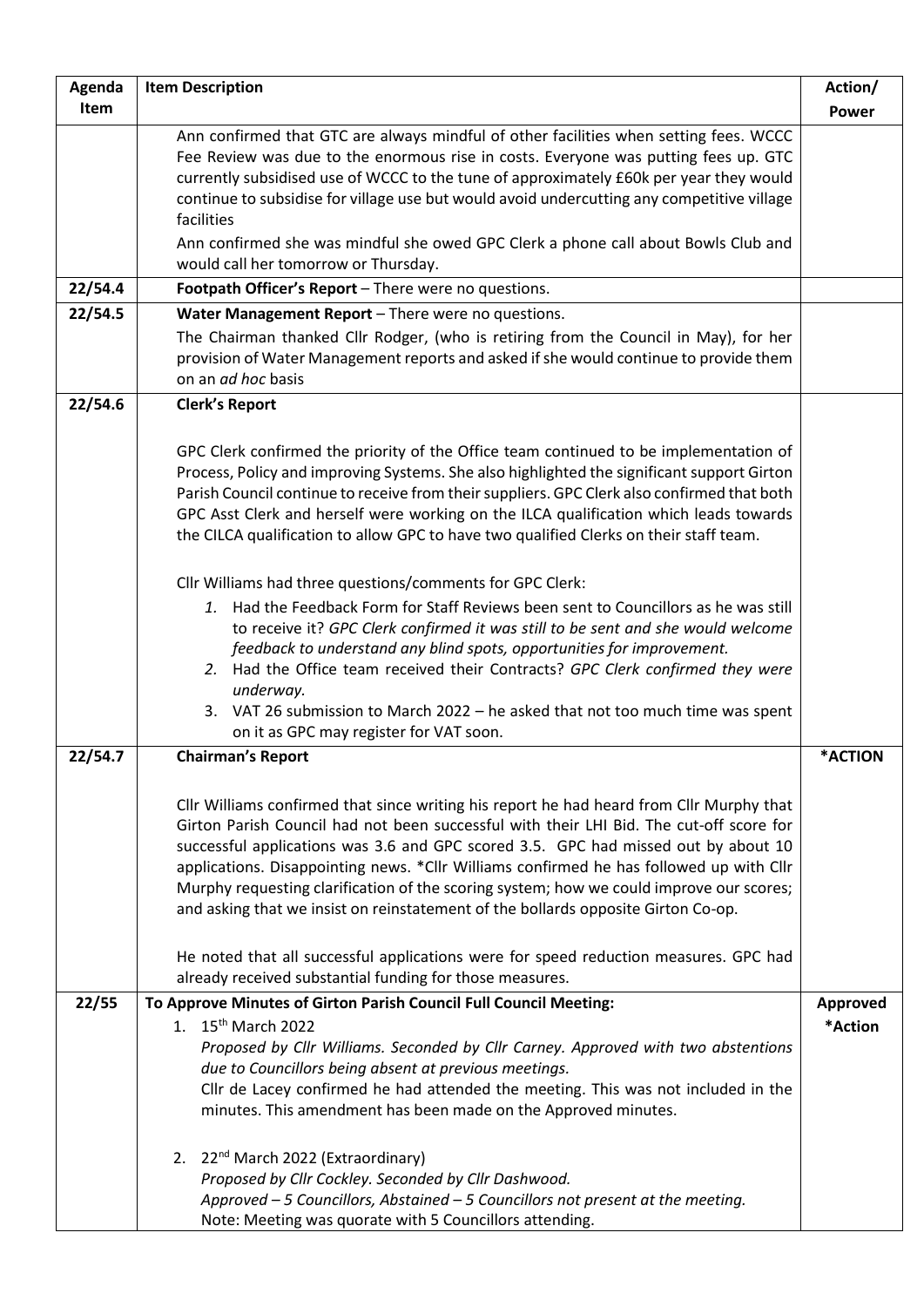| Agenda  | <b>Item Description</b>                                                                                                                                                                                                                                                                                                                                                                                                                                                                                                                                                                                                                                                                                                                                                                           | Action/       |
|---------|---------------------------------------------------------------------------------------------------------------------------------------------------------------------------------------------------------------------------------------------------------------------------------------------------------------------------------------------------------------------------------------------------------------------------------------------------------------------------------------------------------------------------------------------------------------------------------------------------------------------------------------------------------------------------------------------------------------------------------------------------------------------------------------------------|---------------|
| Item    |                                                                                                                                                                                                                                                                                                                                                                                                                                                                                                                                                                                                                                                                                                                                                                                                   | <b>Power</b>  |
|         |                                                                                                                                                                                                                                                                                                                                                                                                                                                                                                                                                                                                                                                                                                                                                                                                   |               |
|         | *Action: Approved minutes placed on Girton Community Website and confirmed on Facebook                                                                                                                                                                                                                                                                                                                                                                                                                                                                                                                                                                                                                                                                                                            |               |
|         | and Twitter, morning of 20 <sup>th</sup> April.<br>Matters arising from Previous Meetings (for information only)                                                                                                                                                                                                                                                                                                                                                                                                                                                                                                                                                                                                                                                                                  |               |
| 22/56   | Action List - No Action list submitted                                                                                                                                                                                                                                                                                                                                                                                                                                                                                                                                                                                                                                                                                                                                                            |               |
| 22/56.1 |                                                                                                                                                                                                                                                                                                                                                                                                                                                                                                                                                                                                                                                                                                                                                                                                   |               |
| 22/56.2 | Any other Matters arising                                                                                                                                                                                                                                                                                                                                                                                                                                                                                                                                                                                                                                                                                                                                                                         |               |
|         | Cllr Williams raised the issue of the Consultation of Constituency boundaries discussed at<br>Full Council on 15 <sup>th</sup> March. See Agenda Item 22/33.2. Three Councillors confirmed they had<br>commented on these boundaries on the online system. (Cllr Williams, Cllr Carney, Cllr<br>Muston).                                                                                                                                                                                                                                                                                                                                                                                                                                                                                          |               |
|         | Cllr Carney had checked the on-line map which showed no comments from Girton<br>residents. However, he had searched for Girton and there were approximately 25<br>comments recorded. He confirmed the comments appeared to be anonymous.                                                                                                                                                                                                                                                                                                                                                                                                                                                                                                                                                          |               |
| 22/57   | To Receive update from GPC Committees                                                                                                                                                                                                                                                                                                                                                                                                                                                                                                                                                                                                                                                                                                                                                             |               |
| 22/57.1 | <b>Environment Committee</b>                                                                                                                                                                                                                                                                                                                                                                                                                                                                                                                                                                                                                                                                                                                                                                      | <b>Action</b> |
|         | Cllr Griffin (Environment Chair) confirmed nothing to update except that Cllr de Lima, GPC<br>Clerk and himself were working to hold an Environment Committee before GPC APM on<br>May $10^{th}$ .                                                                                                                                                                                                                                                                                                                                                                                                                                                                                                                                                                                                |               |
|         | Cllr de Lima confirmed there would be a public meeting of the Local Nature Recovery Plan<br>on 18 <sup>th</sup> May at 7.30pm in WCCC                                                                                                                                                                                                                                                                                                                                                                                                                                                                                                                                                                                                                                                             |               |
| 22/57.2 | <b>Finance Committee</b>                                                                                                                                                                                                                                                                                                                                                                                                                                                                                                                                                                                                                                                                                                                                                                          |               |
|         | Cllr Muston (Finance Chair) confirmed the planned workshop had been postponed due to<br>year-end and Easter holidays.                                                                                                                                                                                                                                                                                                                                                                                                                                                                                                                                                                                                                                                                             |               |
|         | However, she was meeting on a regular basis with Cllr Carney and GPC Clerk. She<br>confirmed the Clerk and Assistant Clerk were doing an excellent job in keeping Council<br>organized.                                                                                                                                                                                                                                                                                                                                                                                                                                                                                                                                                                                                           |               |
|         | Cllr Muston stated items to note for Councillors around Financial Management:<br>Be objective, keep asking questions about money.<br>$\bullet$<br>Workshops were important in giving Councillors opportunity to ask question<br>$\bullet$<br>She hopes workshops continue for this purpose.<br>$\bullet$<br>Cllr Carney was working with GPC Clerk to evolving GPC Asset Register. What do<br>$\bullet$<br>we own, what needs maintaining?<br>Financial Management is the responsibility of the entire council<br>٠<br>Council needs to consider financial risks and protect community assets<br>٠<br>All of us have a right to question. No such thing as a silly question<br>$\bullet$<br>Do not spend beyond our means<br>$\bullet$<br>It is important to have a Budget in place.<br>$\bullet$ |               |
|         | Cllr Muston confirmed that she was supporting the work on processes and procedures<br>highlighted in the Clerk's Report. There is a focus on completion of Financial Regulations<br>which need updating.                                                                                                                                                                                                                                                                                                                                                                                                                                                                                                                                                                                          |               |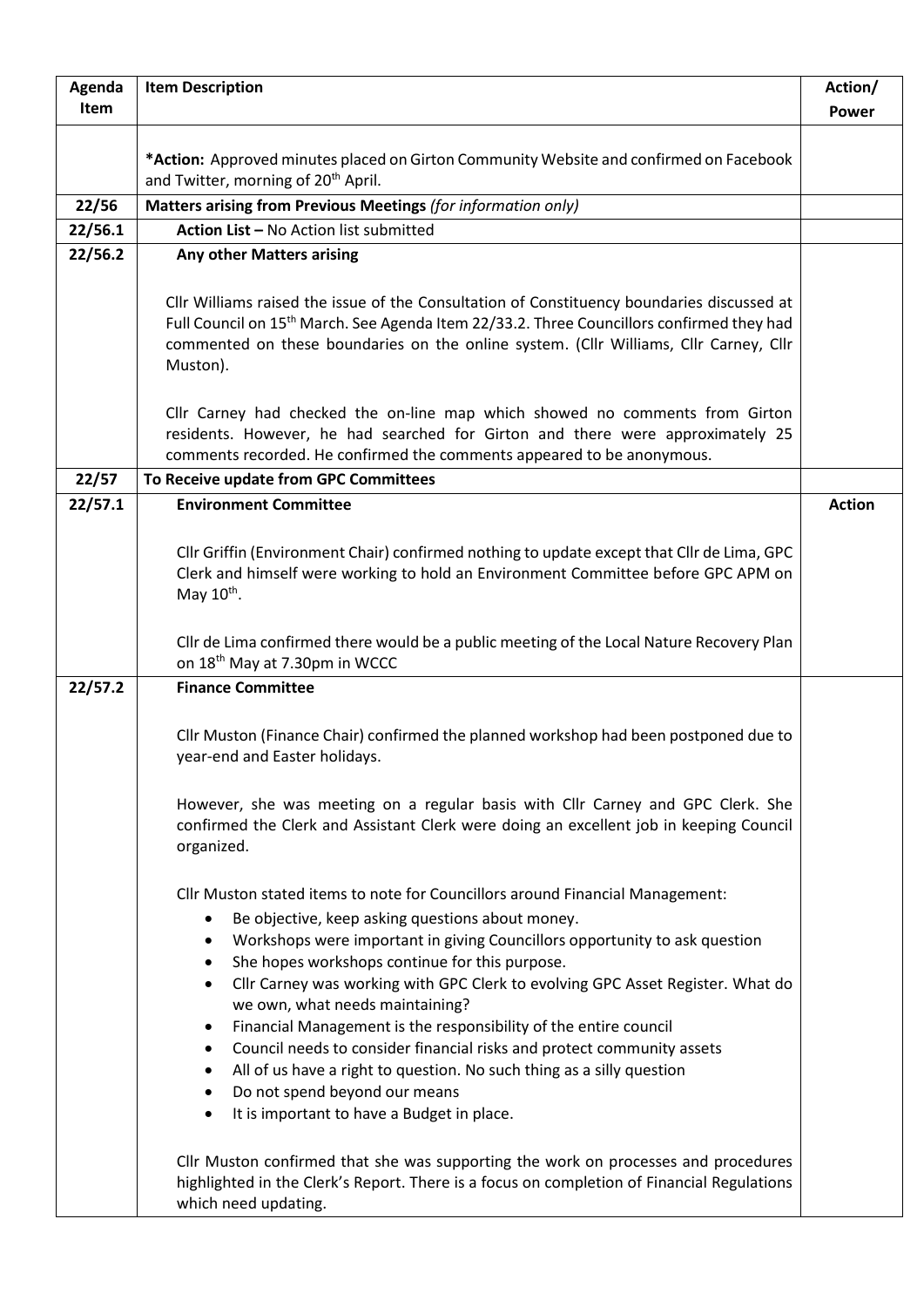| Agenda  | <b>Item Description</b>                                                                                                                                                                                                                                                                                                                                                                                                                                                                                                                                                                                                                                                                                                                                                                                                                                                                                                                                                                                                                                                                                                                                                                                                                                                                                                                                                                                                                                                                                                                                                                                                                                                                                                                                                                               | Action/ |
|---------|-------------------------------------------------------------------------------------------------------------------------------------------------------------------------------------------------------------------------------------------------------------------------------------------------------------------------------------------------------------------------------------------------------------------------------------------------------------------------------------------------------------------------------------------------------------------------------------------------------------------------------------------------------------------------------------------------------------------------------------------------------------------------------------------------------------------------------------------------------------------------------------------------------------------------------------------------------------------------------------------------------------------------------------------------------------------------------------------------------------------------------------------------------------------------------------------------------------------------------------------------------------------------------------------------------------------------------------------------------------------------------------------------------------------------------------------------------------------------------------------------------------------------------------------------------------------------------------------------------------------------------------------------------------------------------------------------------------------------------------------------------------------------------------------------------|---------|
| Item    |                                                                                                                                                                                                                                                                                                                                                                                                                                                                                                                                                                                                                                                                                                                                                                                                                                                                                                                                                                                                                                                                                                                                                                                                                                                                                                                                                                                                                                                                                                                                                                                                                                                                                                                                                                                                       | Power   |
|         |                                                                                                                                                                                                                                                                                                                                                                                                                                                                                                                                                                                                                                                                                                                                                                                                                                                                                                                                                                                                                                                                                                                                                                                                                                                                                                                                                                                                                                                                                                                                                                                                                                                                                                                                                                                                       |         |
| 22/57.3 | <b>HR Committee</b>                                                                                                                                                                                                                                                                                                                                                                                                                                                                                                                                                                                                                                                                                                                                                                                                                                                                                                                                                                                                                                                                                                                                                                                                                                                                                                                                                                                                                                                                                                                                                                                                                                                                                                                                                                                   |         |
|         | Cllr Rodger confirmed that the Clerk's review had been completed.                                                                                                                                                                                                                                                                                                                                                                                                                                                                                                                                                                                                                                                                                                                                                                                                                                                                                                                                                                                                                                                                                                                                                                                                                                                                                                                                                                                                                                                                                                                                                                                                                                                                                                                                     |         |
|         | Reviews for the Assistant Clerk and the Groundsman are to take place on April 29th. Cllr<br>Cockley and GPC Clerk (Security Officer's line manager) will also carry out the review for<br>to our Security Officer.                                                                                                                                                                                                                                                                                                                                                                                                                                                                                                                                                                                                                                                                                                                                                                                                                                                                                                                                                                                                                                                                                                                                                                                                                                                                                                                                                                                                                                                                                                                                                                                    |         |
|         | With the new Councillors now in place the Welcome pack approved by HR Committee is<br>being put together as a priority.                                                                                                                                                                                                                                                                                                                                                                                                                                                                                                                                                                                                                                                                                                                                                                                                                                                                                                                                                                                                                                                                                                                                                                                                                                                                                                                                                                                                                                                                                                                                                                                                                                                                               |         |
|         | Cllr Williams thanked Cllr Rodger for all she had done as HR Chair.                                                                                                                                                                                                                                                                                                                                                                                                                                                                                                                                                                                                                                                                                                                                                                                                                                                                                                                                                                                                                                                                                                                                                                                                                                                                                                                                                                                                                                                                                                                                                                                                                                                                                                                                   |         |
| 22/57.4 | <b>Planning Committee</b>                                                                                                                                                                                                                                                                                                                                                                                                                                                                                                                                                                                                                                                                                                                                                                                                                                                                                                                                                                                                                                                                                                                                                                                                                                                                                                                                                                                                                                                                                                                                                                                                                                                                                                                                                                             |         |
|         |                                                                                                                                                                                                                                                                                                                                                                                                                                                                                                                                                                                                                                                                                                                                                                                                                                                                                                                                                                                                                                                                                                                                                                                                                                                                                                                                                                                                                                                                                                                                                                                                                                                                                                                                                                                                       |         |
|         | Cllr de Lacey confirmed he had nothing to report                                                                                                                                                                                                                                                                                                                                                                                                                                                                                                                                                                                                                                                                                                                                                                                                                                                                                                                                                                                                                                                                                                                                                                                                                                                                                                                                                                                                                                                                                                                                                                                                                                                                                                                                                      |         |
| 22/57.5 | <b>Sport &amp; Recreation Committee</b>                                                                                                                                                                                                                                                                                                                                                                                                                                                                                                                                                                                                                                                                                                                                                                                                                                                                                                                                                                                                                                                                                                                                                                                                                                                                                                                                                                                                                                                                                                                                                                                                                                                                                                                                                               |         |
|         |                                                                                                                                                                                                                                                                                                                                                                                                                                                                                                                                                                                                                                                                                                                                                                                                                                                                                                                                                                                                                                                                                                                                                                                                                                                                                                                                                                                                                                                                                                                                                                                                                                                                                                                                                                                                       |         |
|         | Cllr Cockley confirmed she had reflected on her time as Sport & Recreation Chair and had<br>prepared a report.                                                                                                                                                                                                                                                                                                                                                                                                                                                                                                                                                                                                                                                                                                                                                                                                                                                                                                                                                                                                                                                                                                                                                                                                                                                                                                                                                                                                                                                                                                                                                                                                                                                                                        |         |
|         | She confirmed the following:<br>A mission statement had been drafted for Sport and Rec<br>٠<br>Main achievements of that Committee which had started meeting again on 1st<br>$\bullet$<br>Feb 2020 was the new surfaces at the Recreation Ground and the new platforms<br>for the Climbing frame.<br>Hand gel had been supplied for Recreation ground users due to COVID but had<br>٠<br>been abused and was no longer functional, which she found very sad.<br>New signage had been provided on dog walking for safety of our users. However,<br>this was also heavily abused by dog walkers. She had herself witnessed these<br>instances of non-compliance by dog walkers on ten-acre field.<br>*Lots of litter on ten-acre field. She asked Sport and Recreation to take this<br>$\bullet$<br>forward for next committee. Could a bin be made accessible for collection on ten-<br>acre field as currently there was none.<br>Cllr Cockley's final message to Full Council was to ask the new Sport and Recreation<br>Committee to review the Trim Trail. Cllr Cockley felt this was inadequate and unsafe.<br>Much of the area was weed strewn and it may not meet health and safety standards. Cllr<br>Cockley confirmed she had visited the Trim Trail on Sunday with her son and found this to<br>be the case. She requested that the new Sport and Recreation Committee look at all the<br>above issues.<br>She also had noticed that since COVID many people want to sit on wide open spaces. She<br>had noted people picnicking on the Recreation Ground on Bank Holiday. There are no<br>Outside toilets on Girton Recreation Ground. Apparently, there is a public toilet in the<br>Church that she did not know about. Another thing Sport and Recreation Committee<br>should consider. |         |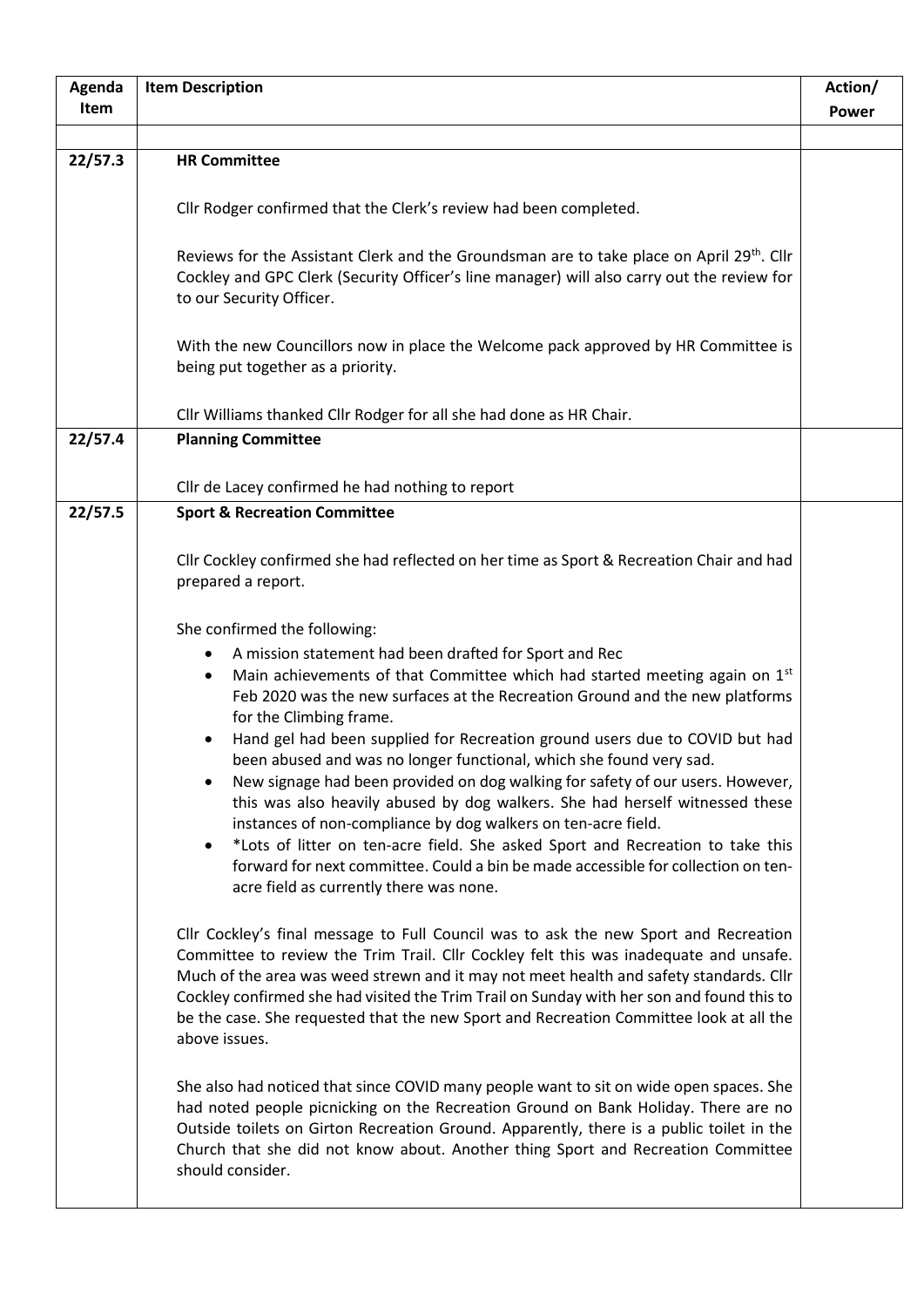| Agenda  | <b>Item Description</b>                                                                                                                                                                                                                                                                                                                                                                                              | Action/                |
|---------|----------------------------------------------------------------------------------------------------------------------------------------------------------------------------------------------------------------------------------------------------------------------------------------------------------------------------------------------------------------------------------------------------------------------|------------------------|
| Item    |                                                                                                                                                                                                                                                                                                                                                                                                                      | <b>Power</b>           |
|         | Cllr Dashwood stated there is always a lot of rubbish at the back of the tennis courts and<br>the bins are inadequate bins. It spoils what is a wonderful facility                                                                                                                                                                                                                                                   |                        |
|         | Cllr Carney asked if provision of bins was within the Parish Council remit or whether it is<br>District Council's responsibility? It was confirmed that Parish Council could enable access<br>for District Council. It was mentioned that the Gate access to the 10-acre field is via a<br>locked gate. Cllr Williams confirmed District Council were unlikely to collect from litter<br>bins that far off the road. |                        |
|         | GPC Clerk confirmed that Council did have options. Other Parish Councils did have<br>responsibility for some of the rubbish collection in their villages.                                                                                                                                                                                                                                                            |                        |
|         | Cllr de Lima confirmed that this could be part of the remit of the Environment Committee.<br>He asked about progress on new MUGA goals.                                                                                                                                                                                                                                                                              |                        |
|         | Cllr Muston stated she found Cllr Cockley's report precise and very well done. At the last<br>Sport and Recreation meeting disabled access to the Trim Trail was mentioned. Cllr<br>Muston confirmed that the requirements highlighted all linked into her earlier Finance<br>update about use of money and precept.                                                                                                 |                        |
|         | GPC Assistant Clerk confirmed that the MUGA Goals were being ordered but there had<br>been a delay due to a debate over the size of goals required.                                                                                                                                                                                                                                                                  |                        |
|         | GPC Clerk stated that she had met with David Adamson and moved forward with the plan<br>for Girton Litter-picking. Cllr Williams stated that it had been previously investigated but<br>had not got anywhere. GPC Clerk offered to document where she had reached so far. Cllr<br>Williams agreed that would be a good idea.                                                                                         |                        |
| 22/58   | To Approve Finance and Resource Management                                                                                                                                                                                                                                                                                                                                                                           |                        |
| 22/58.1 | To note payment of accounts under delegated approval: See RFO Report<br>No Action.                                                                                                                                                                                                                                                                                                                                   |                        |
| 22/58.2 | To Approve payment of outstanding accounts due $-$ See RFO Report                                                                                                                                                                                                                                                                                                                                                    | Approved               |
|         | <b>APPROVAL:</b> Proposed by Cllr Williams. Seconded by Cllr de Lacey. Approved Unanimously.                                                                                                                                                                                                                                                                                                                         |                        |
|         | Cllr Carney asked about the void invoice. GPC Clerk confirmed that was shown on the<br>report mistakenly.                                                                                                                                                                                                                                                                                                            |                        |
|         | Cllr Dashwood pointed out the litter picking item on Paul Laston's invoice. GPC Clerk to<br>investigate this in more detail.                                                                                                                                                                                                                                                                                         |                        |
| 22/58.3 | To Receive a report from Assistant Clerk on Amounts paid in                                                                                                                                                                                                                                                                                                                                                          | <b>Noted</b>           |
|         | GPC Assistant Clerk presented report for last 12 months to give councillors an indication<br>of revenue made from GPC facilities.                                                                                                                                                                                                                                                                                    |                        |
|         | The Chairman thanked her for the report and commented that this provision and<br>identification of related costs (made possible in the new accounting system) would be<br>invaluable in setting fair and realistic charges for facilities.                                                                                                                                                                           |                        |
| 22/59   | Business items requiring a decision, or consideration by the Council                                                                                                                                                                                                                                                                                                                                                 | For<br><b>Decision</b> |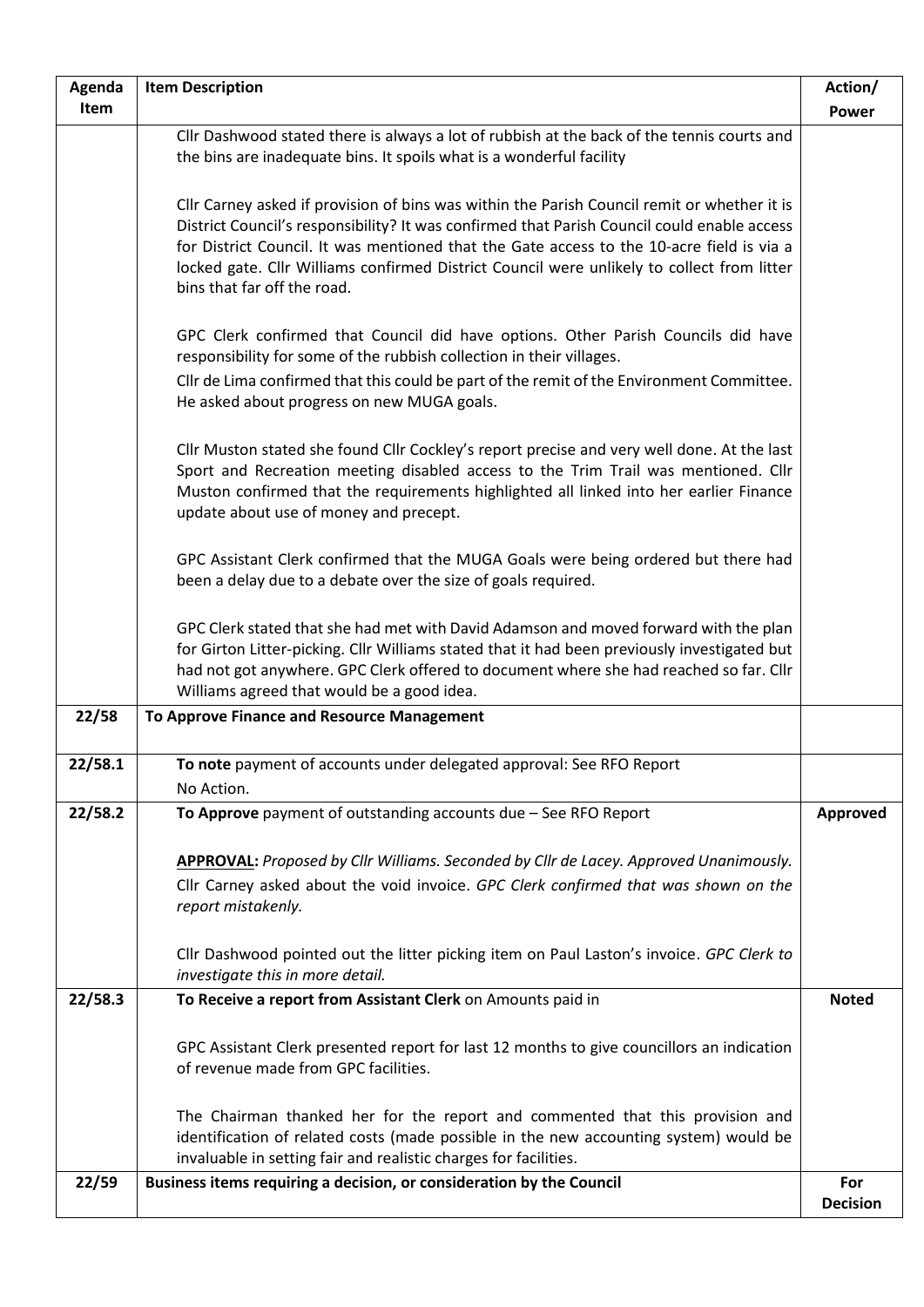| Agenda  | <b>Item Description</b>                                                                                                                                                                                                                                                                                                                                                                                                                                | Action/        |
|---------|--------------------------------------------------------------------------------------------------------------------------------------------------------------------------------------------------------------------------------------------------------------------------------------------------------------------------------------------------------------------------------------------------------------------------------------------------------|----------------|
| Item    |                                                                                                                                                                                                                                                                                                                                                                                                                                                        | <b>Power</b>   |
| 22/59.1 | Outline application for the construction of student residential accommodation together                                                                                                                                                                                                                                                                                                                                                                 | <b>Support</b> |
|         | will ancillary meeting, office, and social space (maximum 14700sqm), auditorium                                                                                                                                                                                                                                                                                                                                                                        |                |
|         | (maximum 1300sqm) replacement buildings and grounds maintenance workshops, one                                                                                                                                                                                                                                                                                                                                                                         |                |
|         | new and relocated sports pitch, additional ball-stop fencing, relocated tennis courts, two                                                                                                                                                                                                                                                                                                                                                             |                |
|         | new vehicular accesses and replacement car park with some matters reserved except for                                                                                                                                                                                                                                                                                                                                                                  |                |
|         | access.                                                                                                                                                                                                                                                                                                                                                                                                                                                |                |
|         | <b>Girton College Huntingdon Road Girton CB3 0JG</b>                                                                                                                                                                                                                                                                                                                                                                                                   |                |
|         | Ref. No: 22/00887/OUT   Validated: Tue 01 Feb 2022                                                                                                                                                                                                                                                                                                                                                                                                     |                |
|         | Note: This item was addressed first on the agenda to allow Girton College team to leave                                                                                                                                                                                                                                                                                                                                                                |                |
|         | the meeting following their presentation.                                                                                                                                                                                                                                                                                                                                                                                                              |                |
|         | <b>APPROVAL:</b> Proposed by Clirs Williams. Seconded by Clir de Lacey. Approved with 1 1<br>abstention and 1 against.                                                                                                                                                                                                                                                                                                                                 |                |
|         | <b>PLANNING DATABASE NOTES:</b> Cllr Williams proposed the following response to the<br>Outline Planning Application 22/00887/OUT:                                                                                                                                                                                                                                                                                                                     |                |
|         | Girton Parish Council ask that all relevant authorities, and the College itself, fully<br>investigate the safety issues for the new access to the College and can satisfy the Planning<br>Authority in that regard. We also ask that the College continues communication with the<br>village to get their feedback on each stage of the Planning Application. Also, to ensure<br>that all requirements for Net Biodiversity Gains are met or exceeded. |                |
|         | Comments and Support confirmed by GPC registered on SCDC Planning Portal on 20 <sup>th</sup><br><b>April 2022.</b>                                                                                                                                                                                                                                                                                                                                     |                |
|         | <b>Council Feedback</b>                                                                                                                                                                                                                                                                                                                                                                                                                                |                |
|         | Would like to seek guarantees that Safety conditions are met.<br>$\bullet$                                                                                                                                                                                                                                                                                                                                                                             |                |
|         | Raised issues of significant tree feeling and destruction of trees and flowers.                                                                                                                                                                                                                                                                                                                                                                        |                |
|         | Why is the current car park not adequate for new College plans?<br>$\bullet$                                                                                                                                                                                                                                                                                                                                                                           |                |
|         | Misgivings around access still exist.<br>$\bullet$                                                                                                                                                                                                                                                                                                                                                                                                     |                |
|         | Is there ever a question that GPC will be involved in plans going forward? Cllr Williams<br>$\bullet$<br>confirmed GPC was included in 2016.                                                                                                                                                                                                                                                                                                           |                |
|         | This project could reinforce the need for Council to apply for a 20MPH speed limit in<br>$\bullet$<br>Girton Road under County Council LHI Scheme.                                                                                                                                                                                                                                                                                                     |                |
|         | Girton College Bursar, James Anderson, John Gant, College Surveyor and Jenny Page from<br>Turley, (see website below) attended Full Council to present details on above Planning<br>Application. Planning   Turley                                                                                                                                                                                                                                     |                |
|         | <b>PRESENTATION BY GIRTON COLLEGE TEAM</b>                                                                                                                                                                                                                                                                                                                                                                                                             |                |
|         | John Gant had been instrumental in the previous planning application submitted by Girton<br>College in 2016. Jenny was from Turley, previously Beacon Planning who had also been<br>part of the original submission                                                                                                                                                                                                                                    |                |
|         | <b>Remarks from Bursar of College:</b>                                                                                                                                                                                                                                                                                                                                                                                                                 |                |
|         | 1. College dearly values relationship with village. College facilities are well used by the<br>village. Girton College is keen to maintain that relationship.<br>2. Philosophical point - College is building for next century not just 10 years. A beautiful<br>and sustainable building is the aim.                                                                                                                                                  |                |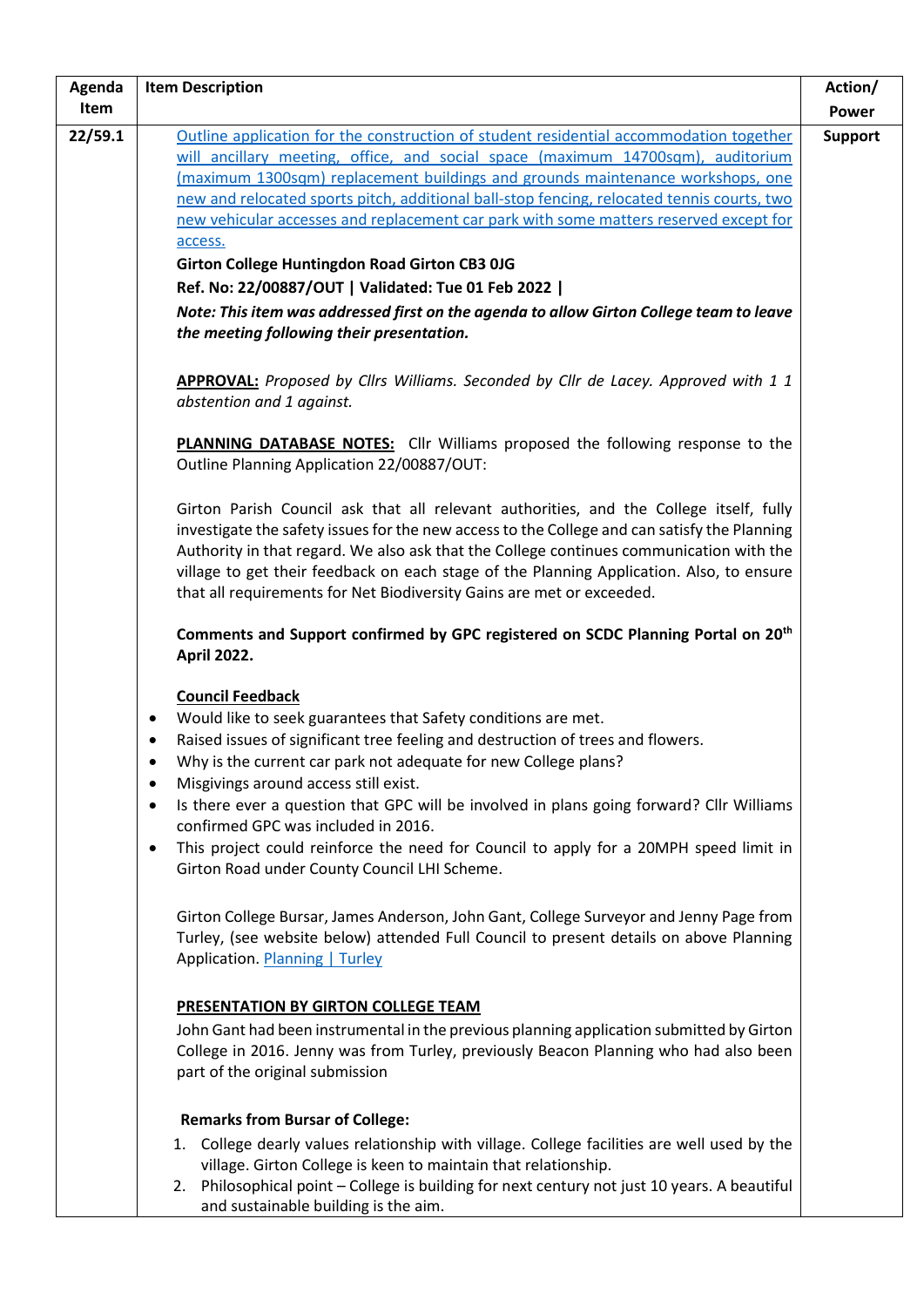| Agenda | <b>Item Description</b>                                                                                                                                                                                                                                                                                                                                                                                                                                                                                                                                                                                                                       | Action/      |
|--------|-----------------------------------------------------------------------------------------------------------------------------------------------------------------------------------------------------------------------------------------------------------------------------------------------------------------------------------------------------------------------------------------------------------------------------------------------------------------------------------------------------------------------------------------------------------------------------------------------------------------------------------------------|--------------|
| Item   |                                                                                                                                                                                                                                                                                                                                                                                                                                                                                                                                                                                                                                               | <b>Power</b> |
|        | 3. Why are Girton College resubmitting this planning application?<br>4. COVID issues as below                                                                                                                                                                                                                                                                                                                                                                                                                                                                                                                                                 |              |
|        | Successfully submitted in 2016 for new student accommodation. Commence<br>$\bullet$<br>detailed work to begin in 2021. COVID derailed                                                                                                                                                                                                                                                                                                                                                                                                                                                                                                         |              |
|        | Practical reasons. E.g., Meetings in person<br>$\bullet$                                                                                                                                                                                                                                                                                                                                                                                                                                                                                                                                                                                      |              |
|        | Financial - COVID had a negative impact on college position and made it difficult<br>$\bullet$<br>to make informed decisions on where reserves would be in next few years.                                                                                                                                                                                                                                                                                                                                                                                                                                                                    |              |
|        | Girton College Team have had multiple conversations with Greater Cambridgeshire<br>Planning Partnership. They had given clear advice to resubmit this planning information.<br>The application now includes updated information, surveys etc. The College team believes<br>this application is every bit as thorough and in substance the plans are the same as the<br>original application approved in 2016.                                                                                                                                                                                                                                 |              |
|        | Currently approval is requested for an outline planning permission. As more detailed plans<br>become available, they will be available for scrutiny.                                                                                                                                                                                                                                                                                                                                                                                                                                                                                          |              |
|        | Rationale for this market planning scheme remains the same as that approved in 2016.<br>Girton College continues to expand Post Graduate numbers in line with numbers for<br>Under graduates.                                                                                                                                                                                                                                                                                                                                                                                                                                                 |              |
|        | The college currently leases Swirls Court building in Eddington. Even with this lease in<br>place they cannot accommodate student numbers required. Swirls Court currently has<br>not delivered the 'one college feel' hoped for by the college. There will be a benefit to<br>having students onsite. Swirls court should not be viewed as permanent solution.<br>Although Girton College has a long lease, and the building is well-liked by students who<br>live there, there is some disappointment around the lack of growth in facilities within<br>Eddington Site. Long-term future at Swirls Court remains under review.              |              |
|        | John Gant stated the planning application is the same scheme approved in 2016. At that<br>time, an exhibition had been held by the college which received multiple letters of support<br>from residents. Firm goals to benefit the community and reach Net Carbon Zero goals.<br>Girton College planted over 1000 trees on site over last ten years and 300 since 2016 when<br>original plan was approved.                                                                                                                                                                                                                                    |              |
|        | John Gant presented picture boards showing details of parameter plans. These plans set<br>out general parameters under which development can be undertaken. He confirmed the<br>plan needs to respect confirmed boundaries and there is limitation on height of buildings.<br>The Application allows for 10% above confirmed heights to give elevation some<br>articulation. Not flat roofscape as per Eddington. Nothing is yet designed around<br>articulation. The requirement on roofscape is like Ash Court, which was built some years<br>ago. Similar Typology may be in place e.g., false chimneys bringing in fresh air to building. |              |
|        | Because of the loss of some of the College sports facilities. Sport England required some<br>additional sport pitches to be put in place.                                                                                                                                                                                                                                                                                                                                                                                                                                                                                                     |              |
|        | Car park to be relocated from current position. At the moment people are coming in the<br>back of college. The College want entrance to be from front of the college.                                                                                                                                                                                                                                                                                                                                                                                                                                                                         |              |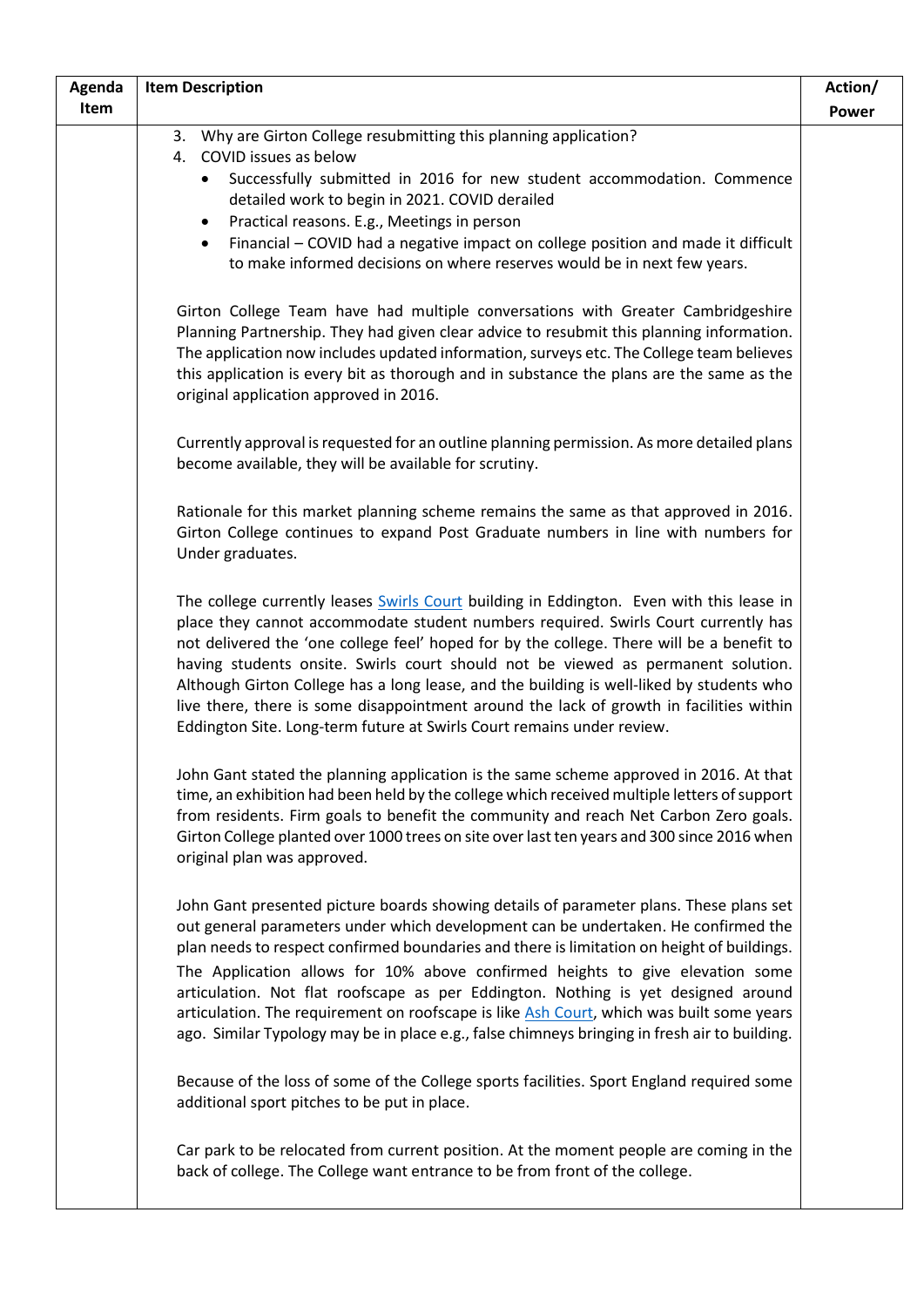| Agenda | <b>Item Description</b>                                                                                                                                                                                                                                                                                                                                                                                                                                       | Action/      |
|--------|---------------------------------------------------------------------------------------------------------------------------------------------------------------------------------------------------------------------------------------------------------------------------------------------------------------------------------------------------------------------------------------------------------------------------------------------------------------|--------------|
| Item   |                                                                                                                                                                                                                                                                                                                                                                                                                                                               | <b>Power</b> |
|        | Questions from Members of the Public                                                                                                                                                                                                                                                                                                                                                                                                                          |              |
|        | 1. Car parking, extending the buildings and moving the car park forward. Is the car<br>parking planned sufficient for the facilities?<br>2. Access to the Car Park, have full studies of traffic impact and on junctions at Girton<br>Road been completed? There are concerns from village residents around the creation<br>of a new access                                                                                                                   |              |
|        | John Gant confirmed they were aware that is a concern from the village. Local Highways<br>have requested more information including traffic splays and cycle routes whilst they did<br>not rule out access junction but had some concerns. This information is currently being<br>provided by the College team. In 2016 this access was approved.                                                                                                             |              |
|        | John confirmed that the layby on Girton road is to be removed. Cllr Williams asked if the<br>layby there was any possibility retaining Layby at a different position? John confirmed<br>they would talk to Local Highways about the possibility. He confirmed Tree Conservation<br>was a priority.                                                                                                                                                            |              |
|        | 3. Cllr de Lacey asked if Girton College had considered accessing car park from<br>Huntington Road?                                                                                                                                                                                                                                                                                                                                                           |              |
|        | John confirmed that access from Huntingdon Road had not been considered. He then<br>added unless you were thinking about the current access from Huntingdon Road. Cllr de<br>Lacey confirmed he was. Cllr Carney agreed Cllr de Lacey's point. John confirmed the<br>College went through a detailed process in first application. Some external organisations<br>did not want Girton College to touch that area, so they had not followed up on that access. |              |
|        | 4. Cllr de Lima stated that things have changed since 2016, there is an increase in<br>population, net biodiversity gains have been introduced since 2016. Girton Parish<br>Council is looking to initiate a Local Nature Recovery Plan and it would be great if<br>Girton College would participate. Some of the trees to be removed will have TPOs.<br>Keeping the layby would make it safer for pedestrians.                                               |              |
|        | John and Jenny will talk to Local Highways about possibility of retaining the layby.                                                                                                                                                                                                                                                                                                                                                                          |              |
|        | John agreed that Net biodiversity gains need to be addressed which was not required last<br>time. The biodiversity strategy is currently being drafted by planners. Jenny confirmed<br>their aim to is to get well above 10% minimum.                                                                                                                                                                                                                         |              |
|        | John confirmed the belt of trees along Girton Rd where access is to be brought in are<br>TPO's. Feedback is awaited from Tree Protection officers.                                                                                                                                                                                                                                                                                                            |              |
|        | 5. Cllr Dashwood stated there has also been an increase in traffic through village due to<br>the closures of access to A14. Already the junction at certain times of day is under<br>pressure causing queues through village. Is this going to put an increased stress on<br>junctions? What alternatives might there be? Could Girton College consider traffic<br>coming through the front of the college.                                                   |              |
|        | John confirmed that the College did not envisage significant increase in traffic to the<br>College. He confirmed they had a Transport Consultant reviewing access, traffic volumes<br>as well as cycle traffic and routes into town.                                                                                                                                                                                                                          |              |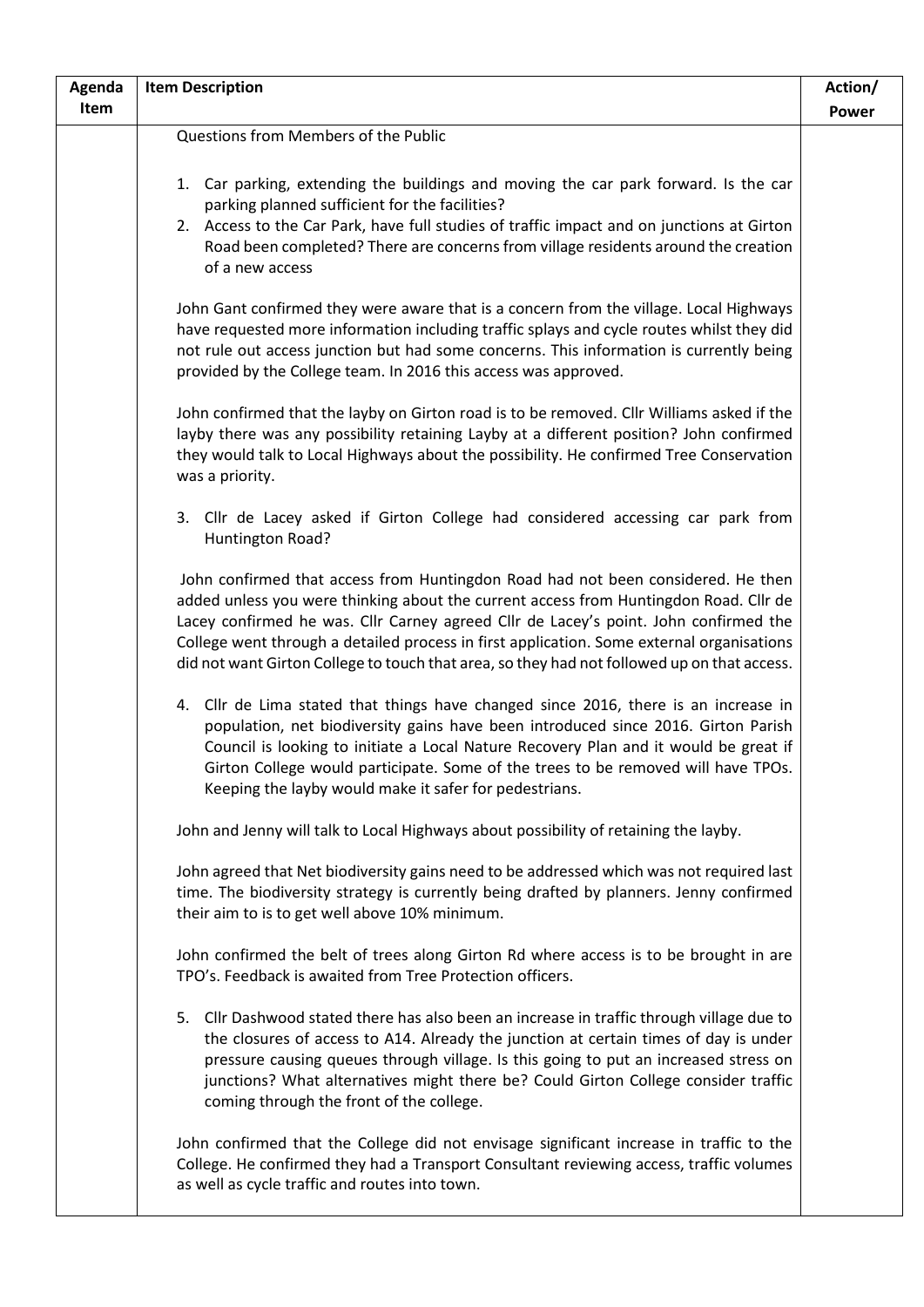| Agenda  | <b>Item Description</b>                                                                                                                                                                                                                                                                                                                                                                                                                                                                                                                                                                                                                                                                                                                                          | Action/                          |
|---------|------------------------------------------------------------------------------------------------------------------------------------------------------------------------------------------------------------------------------------------------------------------------------------------------------------------------------------------------------------------------------------------------------------------------------------------------------------------------------------------------------------------------------------------------------------------------------------------------------------------------------------------------------------------------------------------------------------------------------------------------------------------|----------------------------------|
| Item    |                                                                                                                                                                                                                                                                                                                                                                                                                                                                                                                                                                                                                                                                                                                                                                  | <b>Power</b>                     |
|         | The College share concerns around Girton Road junction. However, it is not within their<br>gift to do anything about it with this application unless Local Highways ask for a scheme<br>contribution.                                                                                                                                                                                                                                                                                                                                                                                                                                                                                                                                                            |                                  |
|         | Girton College did liaise with university as part of Eddington Phase 2 regarding crossings<br>on Girton Road and Cycle ways. They are happy to donate land to increase width of cycle<br>ways. More than happy to participate in that discussion again. Whilst junction<br>improvements not within the College gift to move forward they are happy to work with<br>the Parish and police to consider possibilities.<br>John confirms that they take Girton Road access seriously, looking at a possible alternative<br>not coming through front of college but possibly using existing access to bring a route to<br>proposed car park area. Effectively keeping the status quo. They would need to discuss<br>with planners how we might deal with that option. |                                  |
|         | A revision of the access could not be accepted as a minor amendment. After approval,<br>such changes would require an application for a major amendment or a new application.<br>This would entail significant cost. The access is likely one of the later elements of the<br>project and a lot can change whilst we advance toward that access.                                                                                                                                                                                                                                                                                                                                                                                                                 |                                  |
|         | 6. Question from member of the public - If Girton College use existing access then you<br>would not lose so many trees. John confirmed different trees further into the site<br>might be lost but in terms of trees on border fewer trees would indeed be lost.                                                                                                                                                                                                                                                                                                                                                                                                                                                                                                  |                                  |
|         | 7. Question from member of the public - Could the accommodation block nearest Girton<br>Road be placed further into college grounds? It seems very close to Road. John<br>confirmed this would be considered in detailed planning stage.                                                                                                                                                                                                                                                                                                                                                                                                                                                                                                                         |                                  |
|         | Cllr Williams thanked the Girton College team for attending April Full Council and their<br>presentation.                                                                                                                                                                                                                                                                                                                                                                                                                                                                                                                                                                                                                                                        |                                  |
| 22/59.2 | Council agrees approval of recommended quote and timing for urgent Tree work<br>identified by Tree Survey.                                                                                                                                                                                                                                                                                                                                                                                                                                                                                                                                                                                                                                                       | <b>Approved</b><br><b>Action</b> |
|         | <b>APPROVAL:</b> Proposed by Cllr Griffin (Environment Chair). Seconded by Cllr Muston.<br>Approved unanimously.                                                                                                                                                                                                                                                                                                                                                                                                                                                                                                                                                                                                                                                 |                                  |
|         | Cllr Griffin confirmed that Environment Committee had been waiting for the Tree survey<br>for 8/10 years. Tree surveys are required every three years. This explains scope and<br>urgency of work identified.                                                                                                                                                                                                                                                                                                                                                                                                                                                                                                                                                    |                                  |
| 22/59.3 | Council agrees approval of recommended quote and timing for Churchyard Grass<br><b>Cutting</b>                                                                                                                                                                                                                                                                                                                                                                                                                                                                                                                                                                                                                                                                   | Approved<br><b>Action</b>        |
|         | APPROVAL: Proposed by Cllr Williams. Seconded by Cllr Cockley. Approved unanimously.                                                                                                                                                                                                                                                                                                                                                                                                                                                                                                                                                                                                                                                                             |                                  |
|         | Cllr de Lima asked if the Church had considered 'No Mow May.' Cllr Williams confirmed<br>that was up to the Rector to confirm.                                                                                                                                                                                                                                                                                                                                                                                                                                                                                                                                                                                                                                   |                                  |
|         | GPC Clerk confirmed that 'timing' had been considered since we may need to give notice<br>to current supplier to switch the quote. GPC Assistant Clerk confirmed the change to the<br>new supplier could be carried out immediately.                                                                                                                                                                                                                                                                                                                                                                                                                                                                                                                             |                                  |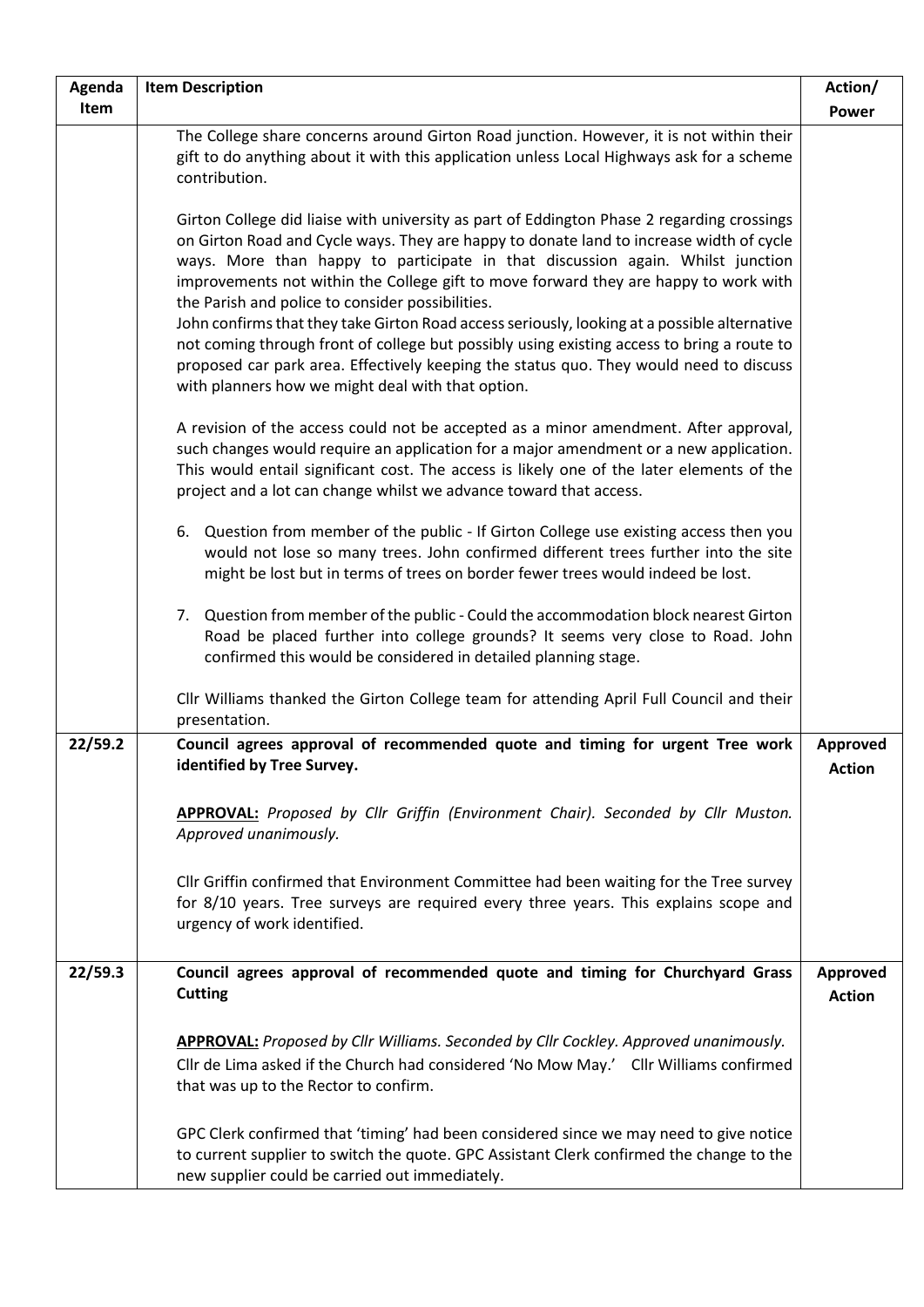| Agenda  | <b>Item Description</b>                                                                                                                                                                                                                                                                                                                                                                                                                                                                                                  | Action/         |
|---------|--------------------------------------------------------------------------------------------------------------------------------------------------------------------------------------------------------------------------------------------------------------------------------------------------------------------------------------------------------------------------------------------------------------------------------------------------------------------------------------------------------------------------|-----------------|
| Item    |                                                                                                                                                                                                                                                                                                                                                                                                                                                                                                                          | <b>Power</b>    |
| 22/59.4 | Council agrees approval of recommended quote and timing of replacement of MUGA<br>Fence.                                                                                                                                                                                                                                                                                                                                                                                                                                 | <b>Deferred</b> |
|         | <b>APPROVAL:</b> Project deferred. Proposed by Cllr Cockley. Seconded by Cllr Williams.<br>Approved Unanimously.                                                                                                                                                                                                                                                                                                                                                                                                         |                 |
|         | Cllr Cockley confirmed she was shocked by the recommended quote when there may be<br>the possibility of repairing the current fencing. She confirmed she felt that it was a<br>significant amount of money to be spent on this project.                                                                                                                                                                                                                                                                                  |                 |
|         | Cllr de Lacey confirmed the need to ensure a proper budget is in place for all Committees.                                                                                                                                                                                                                                                                                                                                                                                                                               |                 |
|         | Cllr Cockley stated that maybe this is something to take to the Annual Parish Meeting to<br>confirm if this spend would be supported by the Community. Further investigation is<br>needed on this project.                                                                                                                                                                                                                                                                                                               |                 |
|         | Cllr Muston confirmed this tied in with her financial update and details, a budget is needed<br>to identify the projects on which we spend money.                                                                                                                                                                                                                                                                                                                                                                        |                 |
|         | Cllr de Lima asked if it was a Health & Safety issue. This had been checked and was not<br>the case.                                                                                                                                                                                                                                                                                                                                                                                                                     |                 |
|         | GPC Clerk confirmed she had obtained three quotes as requested in Sport & Recreation<br>meeting. She had recently completed the ILCA qualification and that had reinforced the<br>need for a Budget to be in place as stated in GPC Clerk's Dec 2021 report. Time had also<br>been spent by the Fencing Suppliers who quote with no charge. Ensuring that GPC works<br>on priority approved projects only will streamline workload of Council teams and ensure<br>we are focusing on approved priorities of the Council. |                 |
| 22/59.5 | Council agrees approval of recommended quote and timing for Online Booking System                                                                                                                                                                                                                                                                                                                                                                                                                                        | <b>Deferred</b> |
|         | APPROVAL: Project deferred. Proposed by Cllr Williams. Seconded by Cllr Griffin.<br>Approved Unanimously.                                                                                                                                                                                                                                                                                                                                                                                                                |                 |
|         | Cllr Cockley stated that we should ask our existing users if this would be useful and that<br>the Groundsman had concerns around use of the pitches due to the often-last minute<br>cancellations due to pitch quality.                                                                                                                                                                                                                                                                                                  |                 |
|         | GPC Clerk confirmed that GPC Assistant Clerk had obtained three quotes as confirmed on<br>the March Agenda. Ensuring that GPC works on priority approved projects only will<br>streamline workload of Council teams and ensure we are focusing on approved priorities<br>of the Council.                                                                                                                                                                                                                                 |                 |
| 22/59.6 | Council agrees approval of Jubilee spend proposed by Cllr Rodger                                                                                                                                                                                                                                                                                                                                                                                                                                                         | Approved        |
|         | APPROVAL: £700 funding granted by GPC for Girton Platinum Jubilee celebrations.<br>Proposed by Cllr Rodger. Seconded by Cllr Cockley. Approved with two abstentions.                                                                                                                                                                                                                                                                                                                                                     | <b>Action</b>   |
|         | Cllr Rodger confirmed plans for the Girton Platinum Jubilee were not going to incur<br>significant expense due to assistance from Volunteers.                                                                                                                                                                                                                                                                                                                                                                            |                 |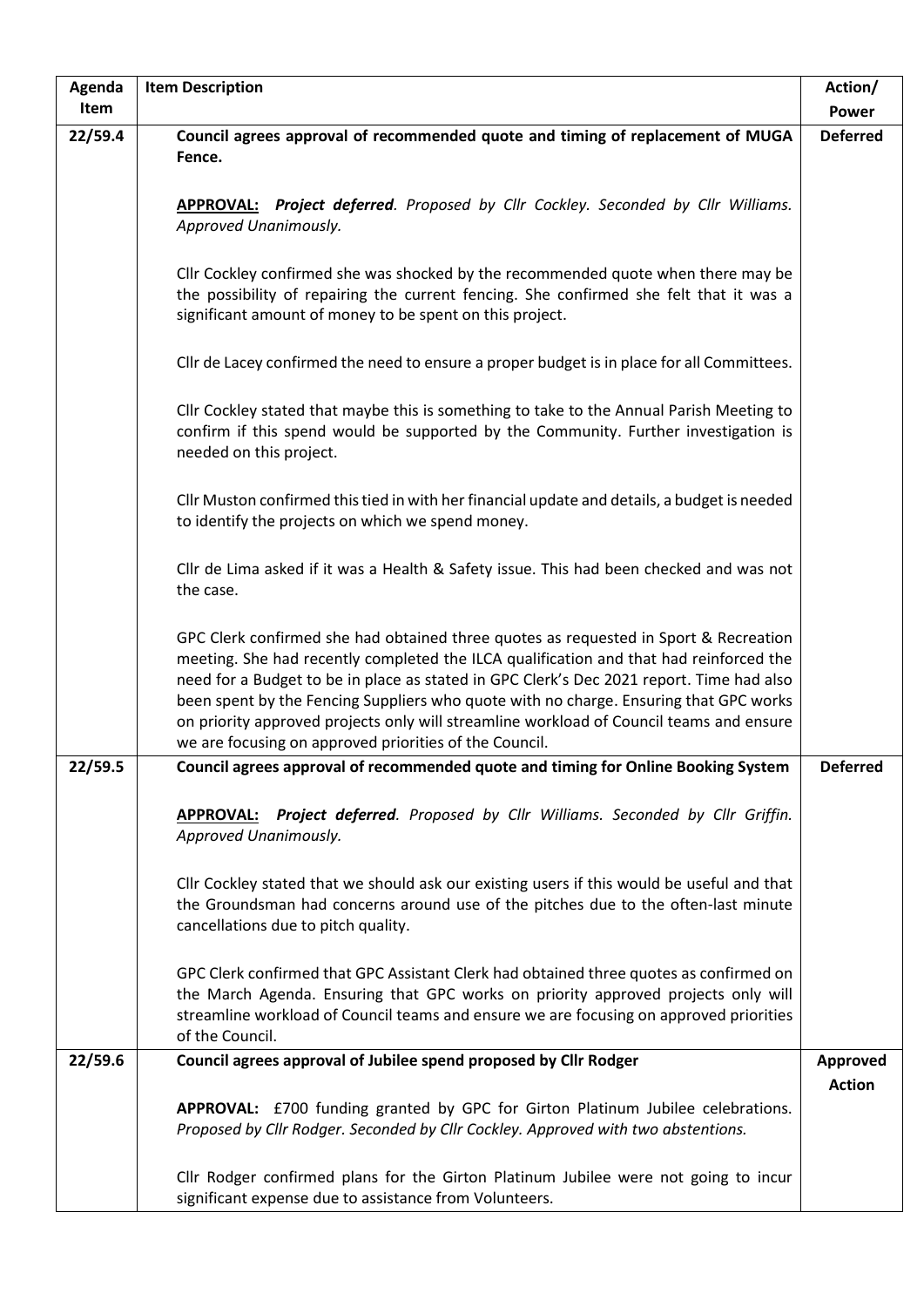| Agenda  | <b>Item Description</b>                                                                                                                                                                                                                                                                                                                                                                                                                                                              | Action/                                                                         |
|---------|--------------------------------------------------------------------------------------------------------------------------------------------------------------------------------------------------------------------------------------------------------------------------------------------------------------------------------------------------------------------------------------------------------------------------------------------------------------------------------------|---------------------------------------------------------------------------------|
| Item    |                                                                                                                                                                                                                                                                                                                                                                                                                                                                                      | <b>Power</b>                                                                    |
|         | Funding would be required to present Village children with a Jubilee mug. Questions had<br>been asked about which Children and the choice of the mug.                                                                                                                                                                                                                                                                                                                                |                                                                                 |
|         | £700 was needed to purchase 250 mugs plus some money to cover the cost of hiring the<br>Church North Room for the tea part on Thursday, 2 <sup>nd</sup> June.                                                                                                                                                                                                                                                                                                                        |                                                                                 |
|         | Some discussion took place around type of mug.<br>Cllr Rodger confirmed that the mug would read donated by GPC.                                                                                                                                                                                                                                                                                                                                                                      |                                                                                 |
|         | Cllr De Lima asked about purchasing trees as part of the Queen's Canopy? Cllr Rodger<br>confirmed that the Woodland Trust was giving trees free to villages participating in the<br>scheme. She would like GPC to consider purchasing a Jubilee plaque for the trees when<br>planted.                                                                                                                                                                                                |                                                                                 |
|         | GPC Clerk confirmed that the Queen's Green Canopy initiative (likely to take place in<br>October) would be a separate agenda item.                                                                                                                                                                                                                                                                                                                                                   |                                                                                 |
| 22/59.7 | Council agrees approval of payment of Insurance for the role of voluntary Health &<br><b>Safety Officer</b>                                                                                                                                                                                                                                                                                                                                                                          | <b>Deferred</b>                                                                 |
|         | Motion deferred as requested by GPC Clerk due to a lack of information. It will be brought<br>back to the AGM meeting on Tuesday 19 <sup>th</sup> May.                                                                                                                                                                                                                                                                                                                               |                                                                                 |
| 22/59.8 | Council agrees formal approval of Oakington Road Street Lights from 4 <sup>th</sup> April 2022                                                                                                                                                                                                                                                                                                                                                                                       | Approved                                                                        |
|         | Proposed by Cllr Williams. seconded by Cllr Cockley. Approved unanimously.<br>Cllr Williams confirmed the implementation of the Street Lights had been approved one<br>year ago. GPC Clerk confirmed she had included this motion on the agenda to ensure that<br>Council is aware.                                                                                                                                                                                                  | <b>Action: All</b><br>information<br>can be<br>accessed by<br><b>SharePoint</b> |
| 22/59.9 | Resolution to reschedule the date of the 2022 Annual Parish Meeting to 10 <sup>th</sup> May 2022<br>so that three weeks' notice can be given to our Residents.                                                                                                                                                                                                                                                                                                                       | Approved                                                                        |
|         | Proposed by Cllr de Lacey. Seconded by Carney. Approved<br>AMENDED APPROVAL:<br>unanimously.<br>Note: Amendment accepted by Cllr de Lacey.<br>2022 Annual Parish Meeting to be held on Wednesday 11 <sup>th</sup> May 2022 from 7pm in Girton<br><b>Pavilion on the Recreation Ground.</b>                                                                                                                                                                                           |                                                                                 |
|         | Cllr de Lacey confirmed that according to law, all Parish Councils that had a room at their<br>disposal should use it for their meetings. This had not previously been observed.                                                                                                                                                                                                                                                                                                     |                                                                                 |
|         | Cllr Cockley stated that in addition using the pavilion for the Annual Parish Meeting, so<br>residents are encouraged to look at pavilion and make comments about plan. Holding the<br>meeting in Girton Glebe school would not give residents the same relevance or feel as the<br>Pavilion is about to be developed. Cllr Muston agreed with Cllr Cockley that her point was<br>important and would improve the accountability of GPC around this project to people in<br>village. |                                                                                 |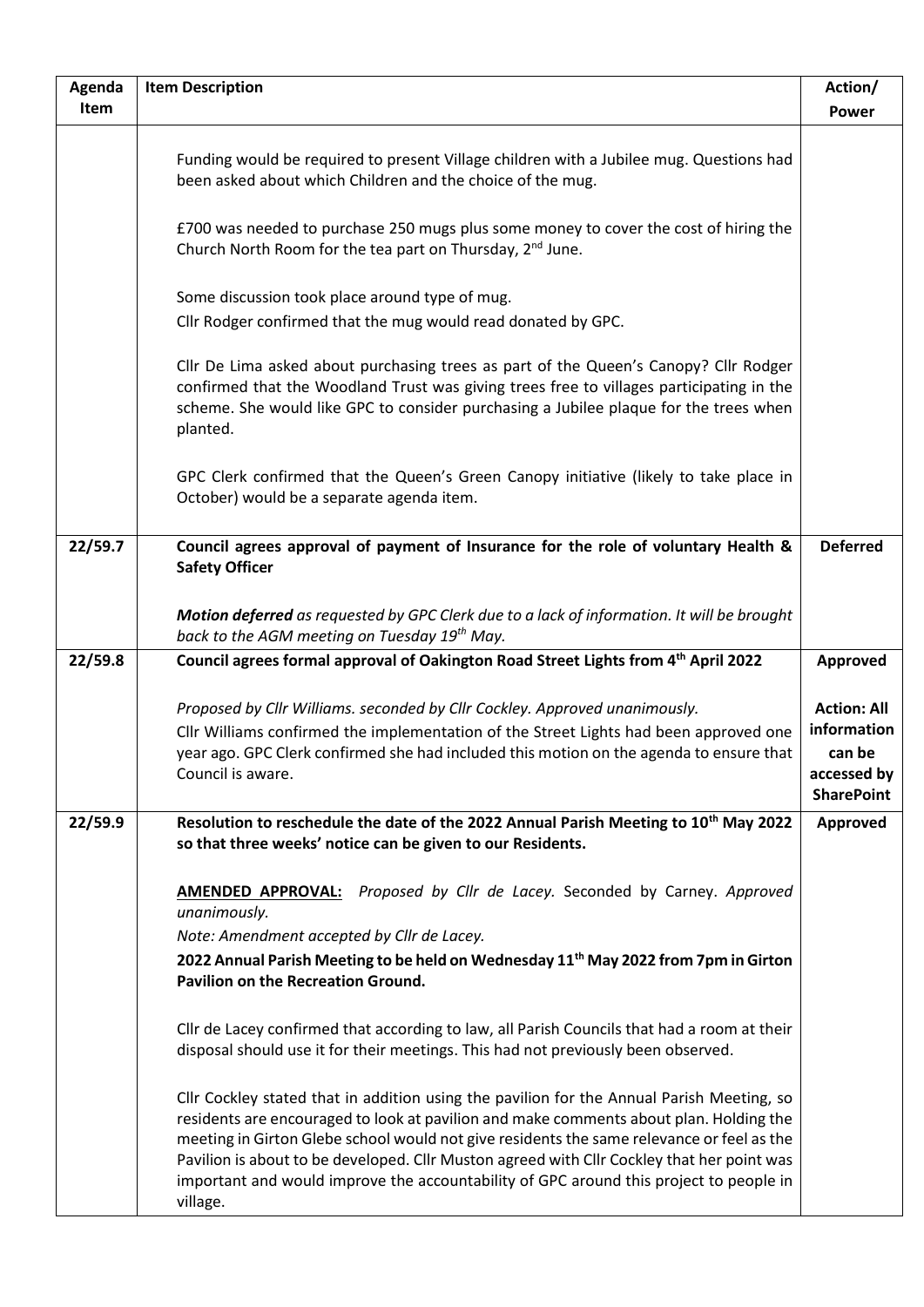| Agenda   | <b>Item Description</b>                                                                                                                                                                                                                                                                                                                                                                                                                                                                                 | Action/       |
|----------|---------------------------------------------------------------------------------------------------------------------------------------------------------------------------------------------------------------------------------------------------------------------------------------------------------------------------------------------------------------------------------------------------------------------------------------------------------------------------------------------------------|---------------|
| Item     |                                                                                                                                                                                                                                                                                                                                                                                                                                                                                                         | <b>Power</b>  |
|          | Cllr Rodger commended Cllr de Lacey for identifying the law on use of meeting rooms.<br>Cllr Carney supported that now the point had been raised by Cllr de Lacey meetings must<br>be held in Girton Pavilion                                                                                                                                                                                                                                                                                           |               |
|          | Some discussion took place on Acoustic problems in the room. GPC Clerk had visited the<br>Pavilion that morning with a sound engineer who confirmed the room could be set up to<br>approve acoustics. Cllr William stated that he had attended meetings e.g., Police Liaison<br>meeting where the acoustics were so bad that the room could not be used. Cllr de Lacey<br>confirmed he had attended meetings where the sound was fine. Cllr Williams confirmed<br>the sound problem was due to echoing. |               |
|          | It was confirmed that village groups would be asked to attend to display their information<br>and talk to residents. GPC Clerk to issue invites.                                                                                                                                                                                                                                                                                                                                                        |               |
| 22/59.10 | Council agrees submission of VAT 126 claim to March 2021                                                                                                                                                                                                                                                                                                                                                                                                                                                | Approved      |
|          |                                                                                                                                                                                                                                                                                                                                                                                                                                                                                                         |               |
|          | Proposed by Cllr Williams. seconded by Cllr Cockley. Approved unanimously.                                                                                                                                                                                                                                                                                                                                                                                                                              |               |
| 22/60    | To Receive Correspondence addressed to the Council                                                                                                                                                                                                                                                                                                                                                                                                                                                      | <b>Action</b> |
|          | GPC Clerk has made information available to Council on SharePoint. GPC Clerk will email<br>correspondence to Chair and Vice Chair for review and comment.                                                                                                                                                                                                                                                                                                                                               |               |
| 22/61    | To Approve Communication of items from this Agenda                                                                                                                                                                                                                                                                                                                                                                                                                                                      | Approved      |
|          | This item is designed to ensure that Council can approve key items of communication from this<br>meeting on Council Website, Facebook, and Twitter.                                                                                                                                                                                                                                                                                                                                                     |               |
|          | Cllr Rodger confirmed that Jubilee communication was already in place.<br>Cllr Dashwood - APM communication is needed.                                                                                                                                                                                                                                                                                                                                                                                  |               |
| 22/62    | To Request items for next Agenda                                                                                                                                                                                                                                                                                                                                                                                                                                                                        |               |
|          |                                                                                                                                                                                                                                                                                                                                                                                                                                                                                                         |               |
|          | Potential items for May 2022 noted:                                                                                                                                                                                                                                                                                                                                                                                                                                                                     |               |
|          | Staff Pay rise in line with Local Council Pay award and Girton Parish Council Staff<br>$\bullet$<br>Reviews                                                                                                                                                                                                                                                                                                                                                                                             |               |
|          | Approval of Girton Parish Council website (girton-pc.gov.uk)<br>$\bullet$                                                                                                                                                                                                                                                                                                                                                                                                                               |               |
|          | Approval of Girton Colts Goals                                                                                                                                                                                                                                                                                                                                                                                                                                                                          |               |
|          | Council agrees to review the following key policies:<br>Code of Conduct                                                                                                                                                                                                                                                                                                                                                                                                                                 |               |
|          | <b>Standing Orders</b>                                                                                                                                                                                                                                                                                                                                                                                                                                                                                  |               |
|          | <b>Financial Regulation</b>                                                                                                                                                                                                                                                                                                                                                                                                                                                                             |               |
|          | NB. Additional policies to be submitted in priority order at subsequent Full Council<br>meetings                                                                                                                                                                                                                                                                                                                                                                                                        |               |
|          | Cllr de Lacey confirmed that given the lengthy requirements of the AGM (noted in Arnold-<br>Baker on Local Council Administration) he would hesitate to add any further items to next<br>Agenda.                                                                                                                                                                                                                                                                                                        |               |
| 22/63    | Date of next meeting(s):                                                                                                                                                                                                                                                                                                                                                                                                                                                                                |               |
|          |                                                                                                                                                                                                                                                                                                                                                                                                                                                                                                         |               |